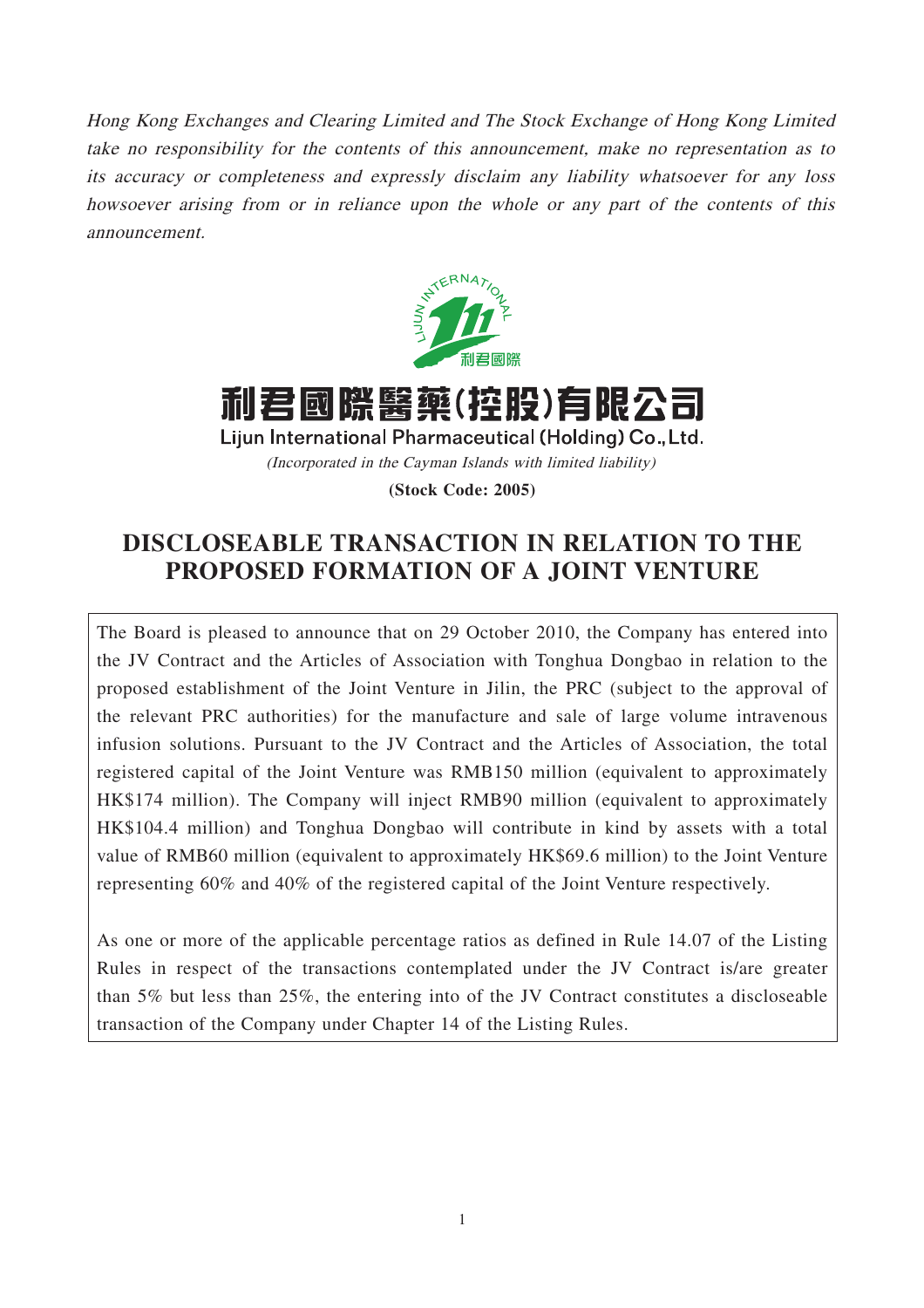Reference is made to the announcement of the Company dated 21 July 2010 regarding a memorandum of understanding entered into between the Company and Tonghua Dongbao in respect of the proposed formation of the Joint Venture in Jilin, the PRC for the manufacture and sale of large volume intravenous infusion solutions.

The Board is pleased to announce that on 29 October 2010, the Company further entered into the JV Contract and the Articles of Association with Tonghua Dongbao in relation to the proposed formation of the Joint Venture, subject to the approval of the relevant PRC authorities.

### **THE JV CONTRACT**

### **Date**

29 October 2010

### **Parties**

(1) the Company (in the capacity of holder of 60% equity interest in the Joint Venture)

(2) Tonghua Dongbao (in the capacity of holder of 40% equity interest in the Joint Venture)

In order to regulate the future affairs relating to the business and management of, as well as the respective rights and obligations of the owners of the equity interests in, the Joint Venture, the Company and Tonghua Dongbao entered into the JV Contract and the Articles of Association. The principal terms of the JV Contract are as follows:

#### **(a) Capital contribution**

Each of the proposed total investment and the proposed total registered capital of the Joint Venture is RMB150 million (equivalent to approximately HK\$174 million). The Company will inject RMB90 million (equivalent to approximately HK\$104.4 million) in cash and Tonghua Dongbao will contribute in kind by assets including factories, machineries, land use rights, facilities and production permits of large volume intravenous infusion solutions with a total value of RMB60 million subject to valuation by a valuer (equivalent to approximately HK\$69.6 million) to the Joint Venture representing 60% and 40% of the proposed registered capital of the Joint Venture respectively.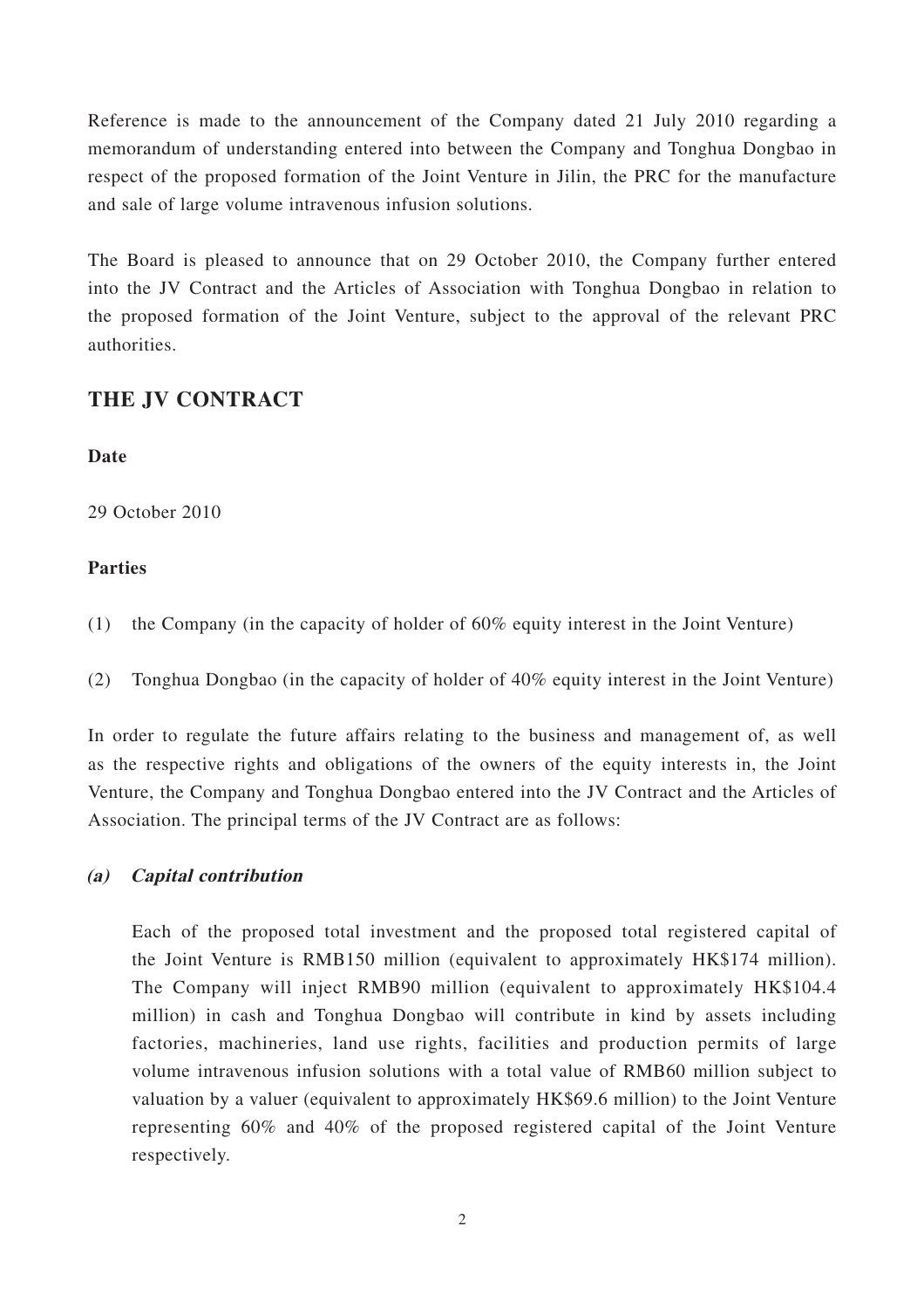The Company's investment in the Joint Venture is expected to be financed by internal resources.

Save for the proposed capital contribution under the JV Contract referred to above, neither the Company nor Tonghua Dongbao have committed to other contributions or made commitments of a capital nature for the Joint Venture.

#### **(b) Operative term**

The operative term of the Joint Venture will be a period of 30 years and such term shall be extended upon agreement by the Company and Tonghua Dongbao and subject to the approval by the relevant government authorities and applicable rules and regulations.

#### **(c) Proposed business scope**

The Joint Venture will engage principally in the manufacture and sale of large volume intravenous infusion solutions, subject to the approval of the relevant PRC authorities.

#### **(d) Board of directors of the Joint Venture**

The board of directors of the Joint Venture comprises 5 directors (including the chairman and vice chairman of the board of directors), as to 2 directors nominated by Tonghua Dongbao, 3 directors nominated by the Company. The directors shall serve a term of 3 years. The chairman and the vice chairman of the board of directors of the Joint Venture shall be nominated by Tonghua Dongbao and the Company respectively.

#### **(e) Sharing of profits or losses**

Within three months after the end of each financial year of the Joint Venture, the board of directors of the Joint Venture would decide whether or not to declare any dividends or make any distributions to the equity holders. The profits available for distribution of the Joint Venture will be distributed to the Company and Tonghua Dongbao in proportion to their respective equity interests in the Joint Venture.

#### **(f) Transfer restrictions on the equity interest in the Joint Venture**

Any transfer of the equity interest of the Joint Venture by an equity holder is subject to the written approval from the other equity holder (which shall have the right of first refusal in respect of such transfer) and of the relevant government authorities in the PRC.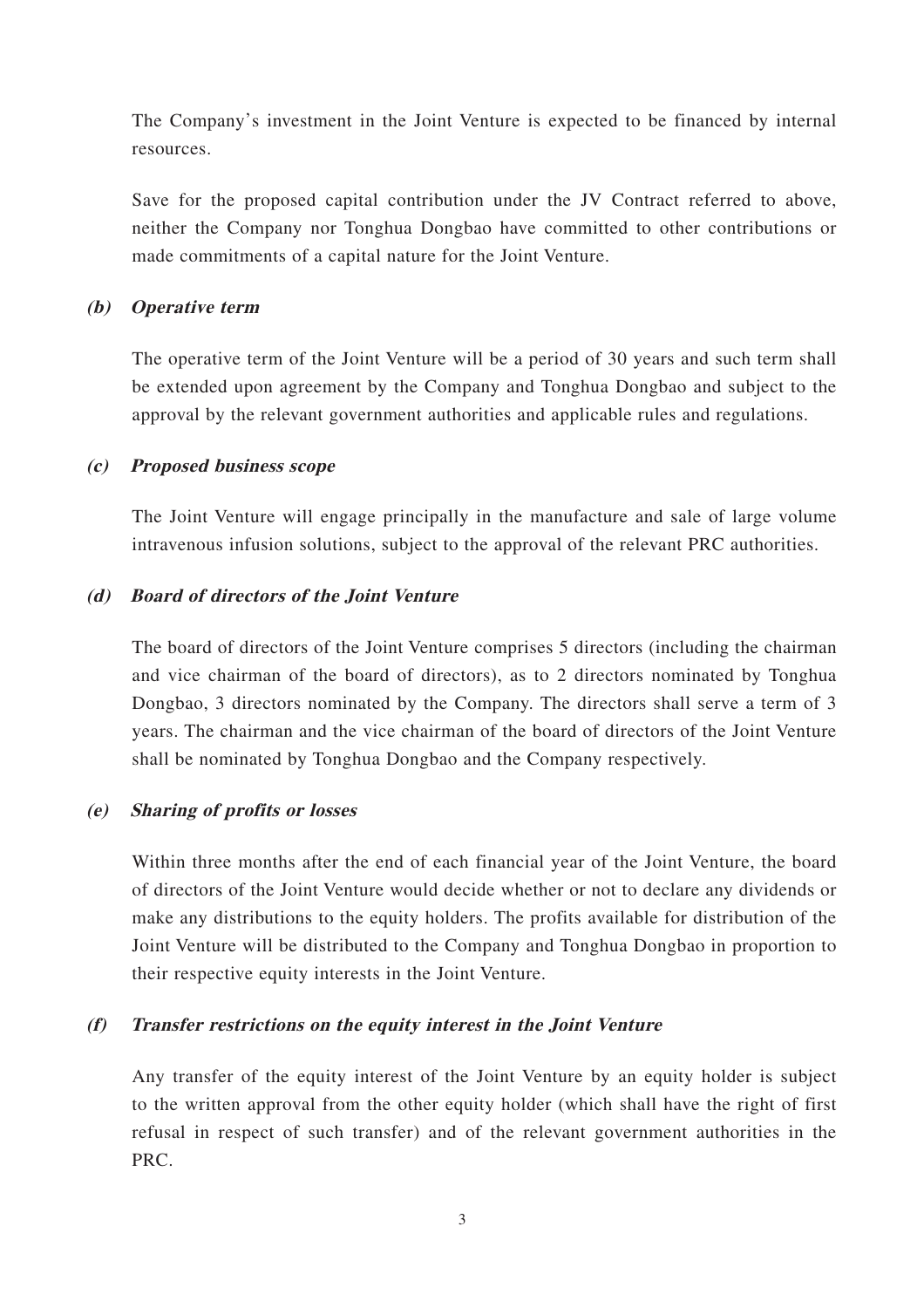## **INFORMATION ON TONGHUA DONGBAO**

Tonghua Dongbao, listed on the Shanghai Stock Exchange (under stock code: 600867.SH), is engaged principally in the manufacture and sale of pharmaceutical products and construction materials in the PRC.

To the best knowledge, information and belief of the Directors having made all reasonable enquiries, Tonghua Dongbao and its ultimate beneficial owner(s) are independent third parties not connected with the Board, chief executives or substantial shareholders of the Company or any of its subsidiaries or their respective associates as defined in the Listing Rules.

## **GENERAL**

The Company is one of the leading pharmaceutical manufacturers in the PRC, and is principally engaged in the research, development, manufacture and sale of a wide range of pharmaceutical products, including antibiotics, intravenous infusion solution, non-antibiotics finished medicines, bulk pharmaceuticals and OTC and healthcare products.

As one or more of the applicable percentage ratios as defined in Rule 14.07 of the Listing Rules in respect of the transactions contemplated under the JV Contract is/are greater than 5% but less than 25%, the entering into of the JV Contract constitutes a discloseable transaction of the Company under Chapter 14 of the Listing Rules.

To the knowledge of the Directors, the Joint Venture will become a subsidiary of the Company upon its establishment and its results will be consolidated into the results of the Group.

The Board believes that the JV Contract and the Articles of Association were entered into after arm's length negotiations between the Company and Tonghua Dongbao and are fair and reasonable and based on normal commercial terms. The Directors consider it to be in the interest of the Shareholders as a whole to form the Joint Venture as the Company is constantly expanding its production capacity and exploring high growth and potential projects in order to broaden its income stream and increase Shareholders' value. The proposed establishment of the Joint Venture represents a further step by the Company to expand its intravenous infusion solution business. The Directors consider that the proposed formation of the Joint Venture may contribute to the revenue and profit of the Company in the coming years and that the transaction is in the interests of the Company and its Shareholders as a whole.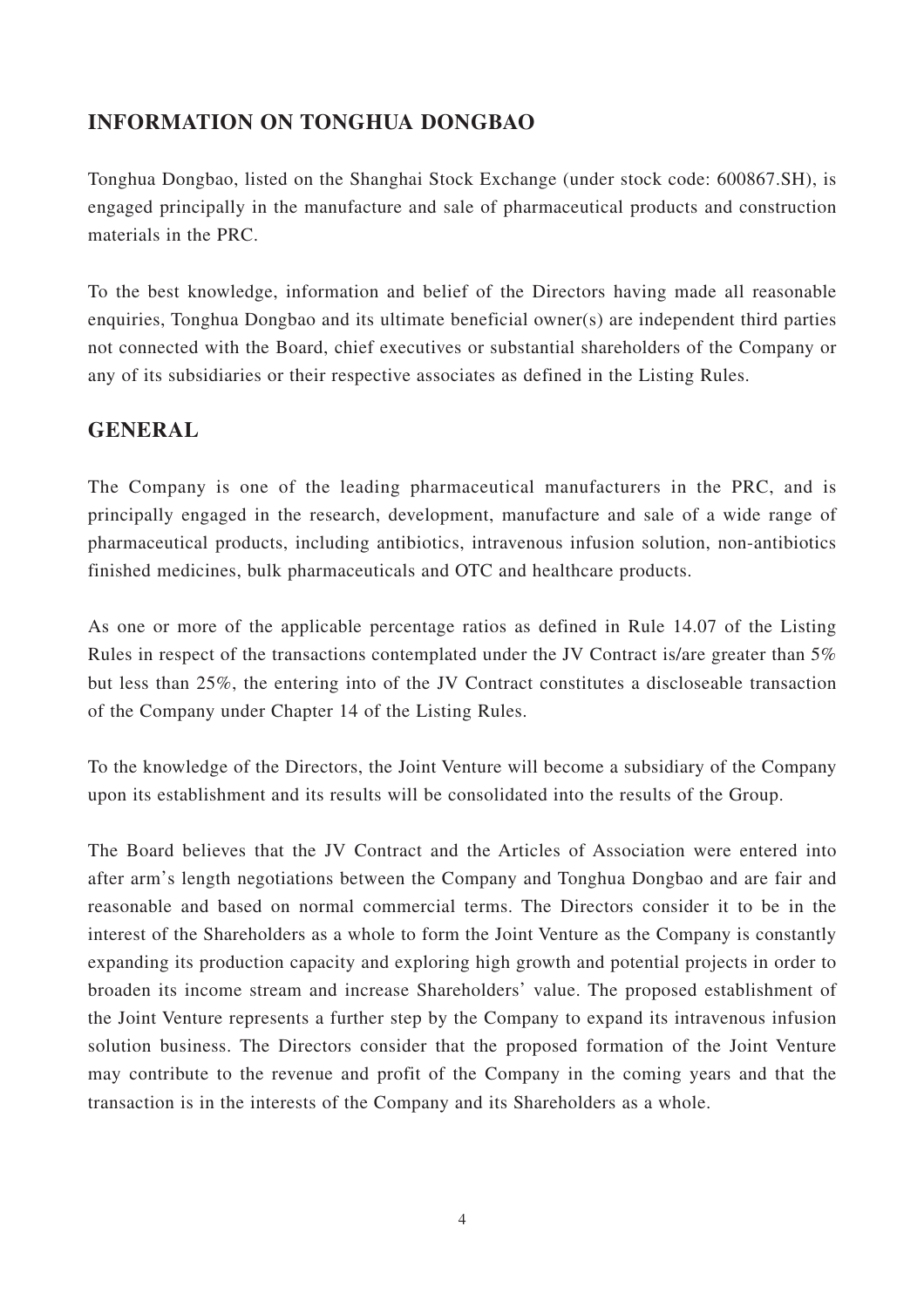# **DEFINITIONS**

In this announcement, the following expressions have the meanings set out below unless the context requires otherwise:

| "Articles of Association" | the articles of association dated 29 October 2010 entered<br>into between the Company and Tonghua Dongbao in<br>relation to the proposed establishment and operation of the<br>Joint Venture subject to the approval of the relevant PRC<br>authorities |
|---------------------------|---------------------------------------------------------------------------------------------------------------------------------------------------------------------------------------------------------------------------------------------------------|
| "Board"                   | the board of Directors                                                                                                                                                                                                                                  |
| "Company"                 | Lijun International Pharmaceutical (Holding) Co., Ltd.<br>(Stock code: 2005), a company incorporated in the Cayman<br>Islands with limited liability and the shares of which are<br>listed on the Main Board of the Stock Exchange                      |
| "Directors"               | the directors of the Company                                                                                                                                                                                                                            |
| "Group"                   | the Company and its subsidiaries                                                                                                                                                                                                                        |
| "НК\$"                    | Hong Kong dollars, the lawful currency of Hong Kong                                                                                                                                                                                                     |
| "Hong Kong"               | the Hong Kong Special Administrative Region of the PRC                                                                                                                                                                                                  |
| "JV Contract"             | the JV Contract entered into between the Company and<br>Tonghua Dongbao dated 29 October 2010                                                                                                                                                           |
| "Joint Venture"           | 吉林利君東寶製藥有限公司(Jilin LJDB Pharmaceutical<br>Ltd.), the proposed equity joint venture enterprise to be set<br>up between the Company and Tonghua Dongbao pursuant to<br>the JV Contract subject to the approval of the relevant PRC<br>authorities         |
| "Listing Rules"           | the Rules Governing the Listing of Securities on the Stock<br>Exchange                                                                                                                                                                                  |